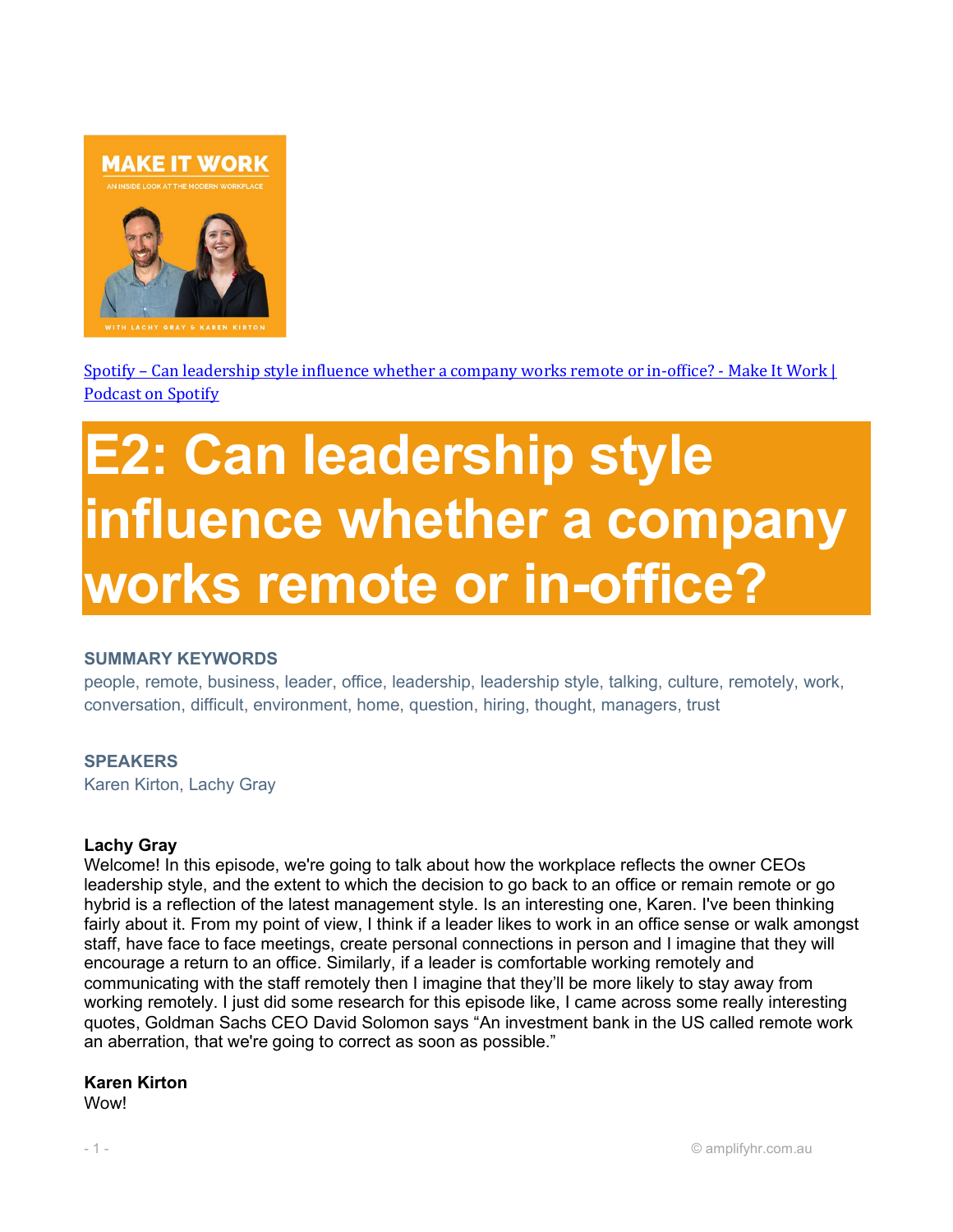## Lachy Gray

Incoming Amazon CEO Andy Jassy plans on making Amazon, an office centric business signing there's just this connection in chemistry you get this bonding you get the person I missed that. So I think that there are a few underlying themes at play that we can explore today. The first one being, how a leader likes to work and to what extent that influences the workplace that they lease. Keen to hear your thoughts, Karen.

#### Karen Kirton

Yeah, so interesting, and particularly around Amazon because I have a fascination with Amazon. Well, firstly because anyone I think that's like Jeff Bezos, you just have to pay attention to because it's so interesting what he's been able to build and his own style and how he's done that which is really questionable on cultural workplace levels. So, the quote that you gave is interesting to me because I would think they would want to be office centric because they are really quite a command and control type of culture. That maybe, I wouldn't say hiding behind that, but yeah maybe there's some like unconscious thinking there in terms of because their culture is so hard and fast performance base, like they say, at Amazon. You know when you hit the wall you just climb over it like that there's just no excuses right like apparently you know it is brutal, and the leadership team there never shied away from that to say oh I know that what the employees are saying is incorrect like they agree with it. So how do you continue to have that kind of culture if you're not in the office. So I find it interesting that he's quoting on different reasons there. But yeah, that's so true right because the things that we like, we assume other people like. So if I like to be at home I'm going to assume that everyone else wants to be, as well. I wonder when you were looking at that where you sign to reflect on yourself and the reasons why you decided to go remote.

## Lachy Gray

Absolutely!

## Karen Kirton

Because if you liked being in the office if you were a massive extrovert, do you think you would have made the same decision?

#### Lachy Gray

That's the million dollar question, isn't it? It's a good one. It's about something I've been asking myself a lot. Like, how do you separate personal preference from what's best for the business? Because I guess it to some extent you can, you can try to be objective, but I think it's impossible to fully remove any bias, or preferences.

#### Karen Kirton

And do you need to?. I guess this is the other question. There will be people listening to this saying well it's my business, I can do what I want.

#### Lachy Gray

Yeah! But, I mean what, what makes up a business? I think people and the culture. Critical foundational to success. The business is more than the leader, I think. So I'm very mindful of my personal preference, and how that shapes the business, and I'm very keen in trying to foster an environment that is collaborative, and benefits all. So, to what extent? Yeah, I've influenced where we are now so yeah, I absolutely have, but I've also tried to have a lot of conversations with the team about what their preferences are as well. But what do you think?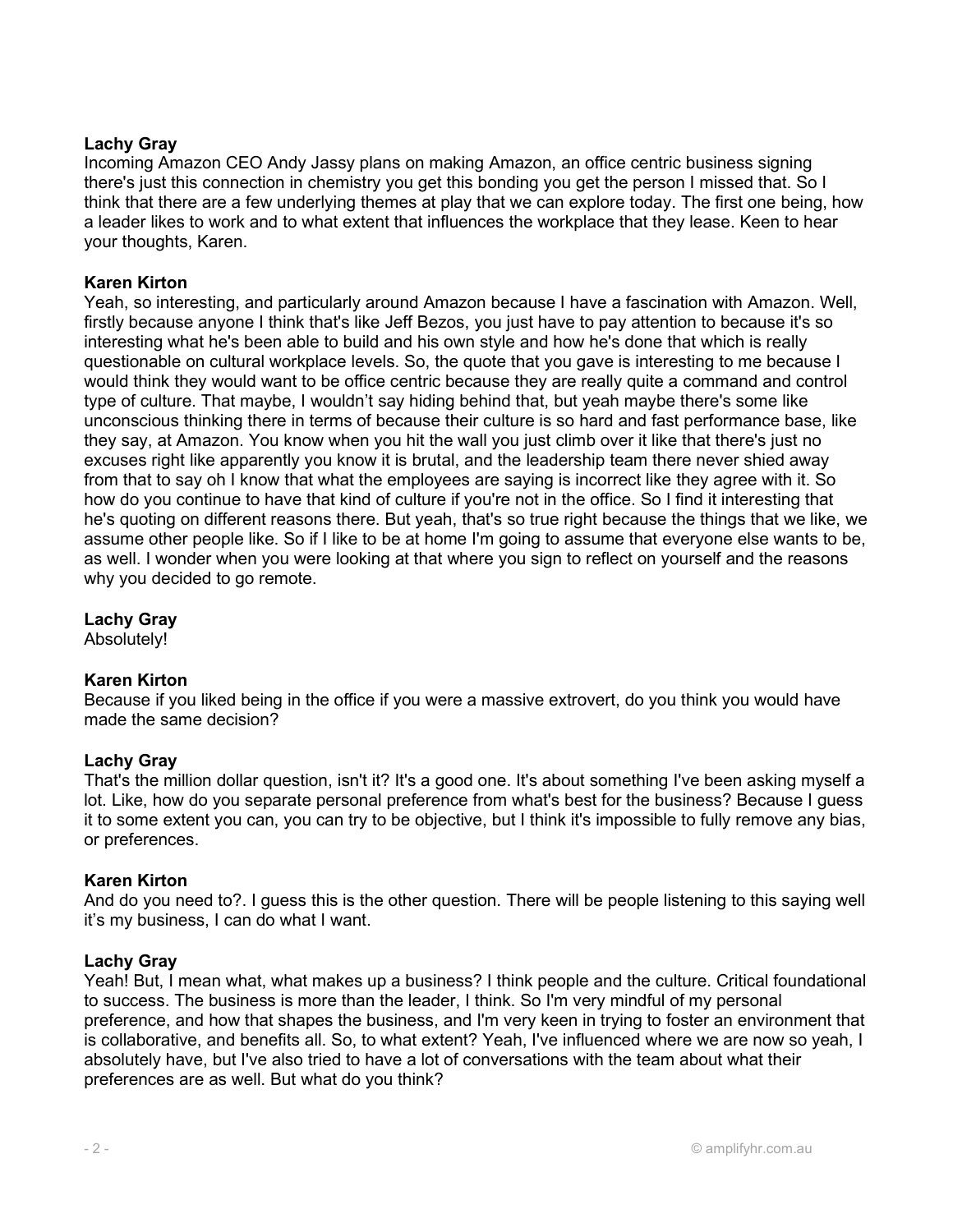Yeah, I think that, yes, there's an element of the leader owner needs to lead the business so yes what they think is going to work best for the business is going to override. But if you, let's say you have all of your staff say "Well, I really want to work in an office" and you'll say, "Well, sorry I don't want to. I've now moved to Adelaide. So I'm not having an office anymore." Well, yeah, you're right, you're not gonna have a business because those people are going to leave, and vice versa. If you say well you all need to come into the office in the middle of the city, five days a week, and I want to work from home, then yes you can make that decision, but you better be prepared for the consequences. I guess I'm just going through my mind. I'm thinking about businesses that I work with and know all that I'm kind of connecting and kind of later and what I know of their personality with decisions that they've made and I think there is a connection. There certainly. We spoke about it in the last episode, there is a spectrum of people that want different things out of the office so there is no perfect solution but I think that, Yes, there is definitely a reflection of someone's management style into how they're working. So the next question is, well what happens if that person sells the business, or that CEO resigns or then what? So you know if you've made the strategic decision to work a particular way, what happens if that person then goes to the next person that walks in and has a completely different mindset? Or you know with you, you've got a partnership. What happens if Mark as your partner, turns around and says no, this isn't working anymore. Then what do you do? I'm assuming that you and Mark have this conversation on a regular basis.

## Lachy Gray

Sure. I still think it's a tough question to answer, isn't it? I think Yahoo's it is an interesting example, if you remember, was that, I think 2013 the new CEO Marissa Mayer ordered an into remote work. This is for a tech business. In an effort to improve communication and collaboration which Yahoo believed was best achieved in person. I remember thinking at the time, I was like, wow, that's just, it just blew my mind that a tech business would force everyone back into the office. I believe staff could still work remotely. I don't think it was completely made a threat, but that was certainly the impression it was given. That wasn't an internal email that was sent. No, I don't think it was supposed that they compete to be communicated in public but. So yeah, if, then, for a new CEO to then come in and flip that. I just don't. It's very, very challenging. I think it's within the context where we are now aware. So business owners have had to make that decision or we are making that decision. This is why I'm remindful of some businesses making quite firm decisions such as we'll be remote forever. Nothing. How can you say that? How can you know that? You know what works now may not work in the future. What I know about my own human behavior is very hard to go back on something, especially something that is said publicly.

## Karen Kirton

Yes.

## Lachy Gray

I think it makes it very difficult for future leaders of the business to. So you may think about something like Twitter, which has come out publicly saying, you know, we're willing to let employees work remotely, it's almost a wish. What about if Jack Dorsey steps down and you see it comes in and wants to change that?

## Karen Kirton

Yeah. Atlassian is the same right? They did it very early on as well and said okay, everyone can now work from home, and great attention grabbing headlines aren't they? So I know that when I was looking into these and I was talking to business owners including you about shift to remote work and I was trying to find somebody that has been an office base and then obviously though the lockdown had to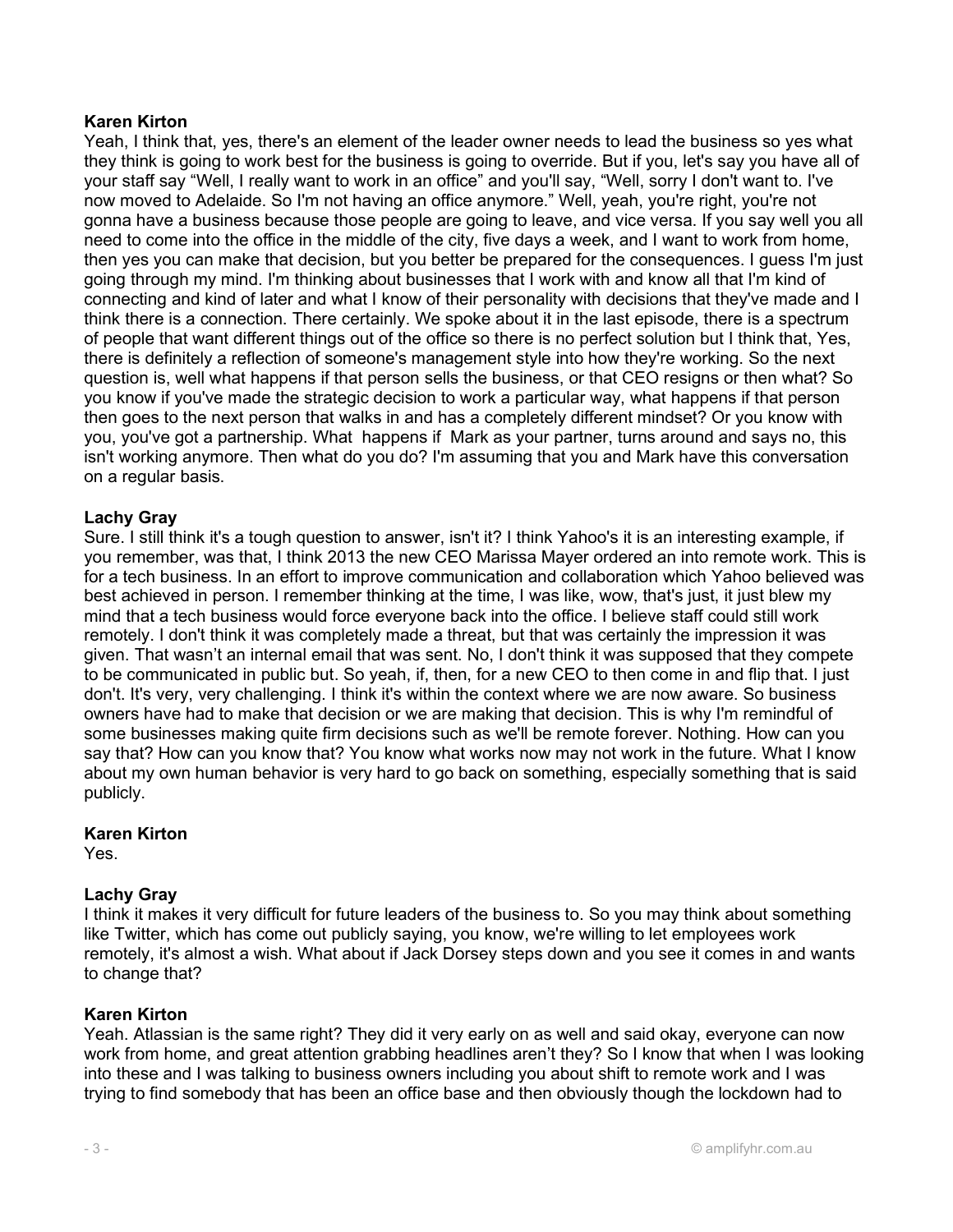work remotely but then made the decision to go back to full time office working. I did find different businesses like this, but I couldn't get anyone on to have an interview with me. So, you know, whether just for the ebook or for the podcast. I did wonder whether some of those attention grabbing headlines, make people feel like, well, if my business isn't 100% working from home, you know, I'm going to be judged. So bit concerned about how they would be perceived, whereas in reality, that wasn't the angle I was coming from. I'm just genuinely interested. What do you think was missing in being remote and that you're getting, you know, when you're in an office some conversations that I did have. I guess we're on the record. It was more around firms that are more professional services like accounting type companies, where they've got more than one person working on a client, and they felt that it was much more efficient to do that in an office and to do it face to face. The other area I found it happening a lot is digital creative advertising top agencies. You know, because for two reasons they said, firstly, you know it's really difficult to be creative or create a creative in isolation. So, you know, part of the way that they do things is about bouncing stuff off each other. That's more difficult remotely. The other reason was that those agencies tend to have higher percentages of people early on in their career. They found that they preferred office working because they wanted to learn of the more senior members of the team. So I found that really interesting and so when you're talking about, well is it the latest style. Well, it probably is as well because the leader would have those types of businesses would have a similar style and that's how they've landed in accounting or creative. But I also, you know, I do think that, yeah, their reasons made perfect sense and I think that, you know, they're the ones that know their business, and as long as they can have staff that are happy with those arrangements and continue to be able to attract people into their business, then it probably works really well for them.

## Lachy Gray

Yeah, absolutely. You're going back to the David Solomon quote from earlier. In the article he talks about his concern for new interns coming in H.I I think he could bring in 1000s of them. He was concerned that they would miss out on the in person culture, which is to your point, how do you train and you I guess immerse people starting out in their career, in your culture remotely. It's difficult. But what I find interesting too and I do think that every business is different, every culture is different, and the people are different within it, so I don't think there is a one size fits all. I am interested though in how people arrive at these decisions. To what extent is the team. The organization, the people in the organization, to what extent are they involved in that decision? Because I don't think that the last 12 months is a good example of what remote work can be. Because I think for many businesses, we were forced into it. We were scrambling and then we had this existential threat happening at the same time so mentally draining. However, hopefully coming out of it now. It's quite a different environment to be thinking and planning for the future so if you're thinking about it well I think that we do work best together. So for example for the creative agency. Is it an opportunity to experiment with that and have for a period of time do that and then for a period of time work remotely and try to innovate, an idea remotely, and then compare the two. Is that happening, or is it more so just to, we know how we worked pre COVID. We experienced COVID, and we really feel that this is the best way to go.

#### Karen Kirton

Yeah, I think it's the latter because like it makes sense intellectually right to compare the two and say well what actually works better, but there's a lot of energy and time and money that they would have to invest into that. You're right, people just literally packed up their desk and walked out to the opportunity to compare it's difficult. I think when you're paying for an office space, you know, you just kind of use it.

## Lachy Gray

Well yeah.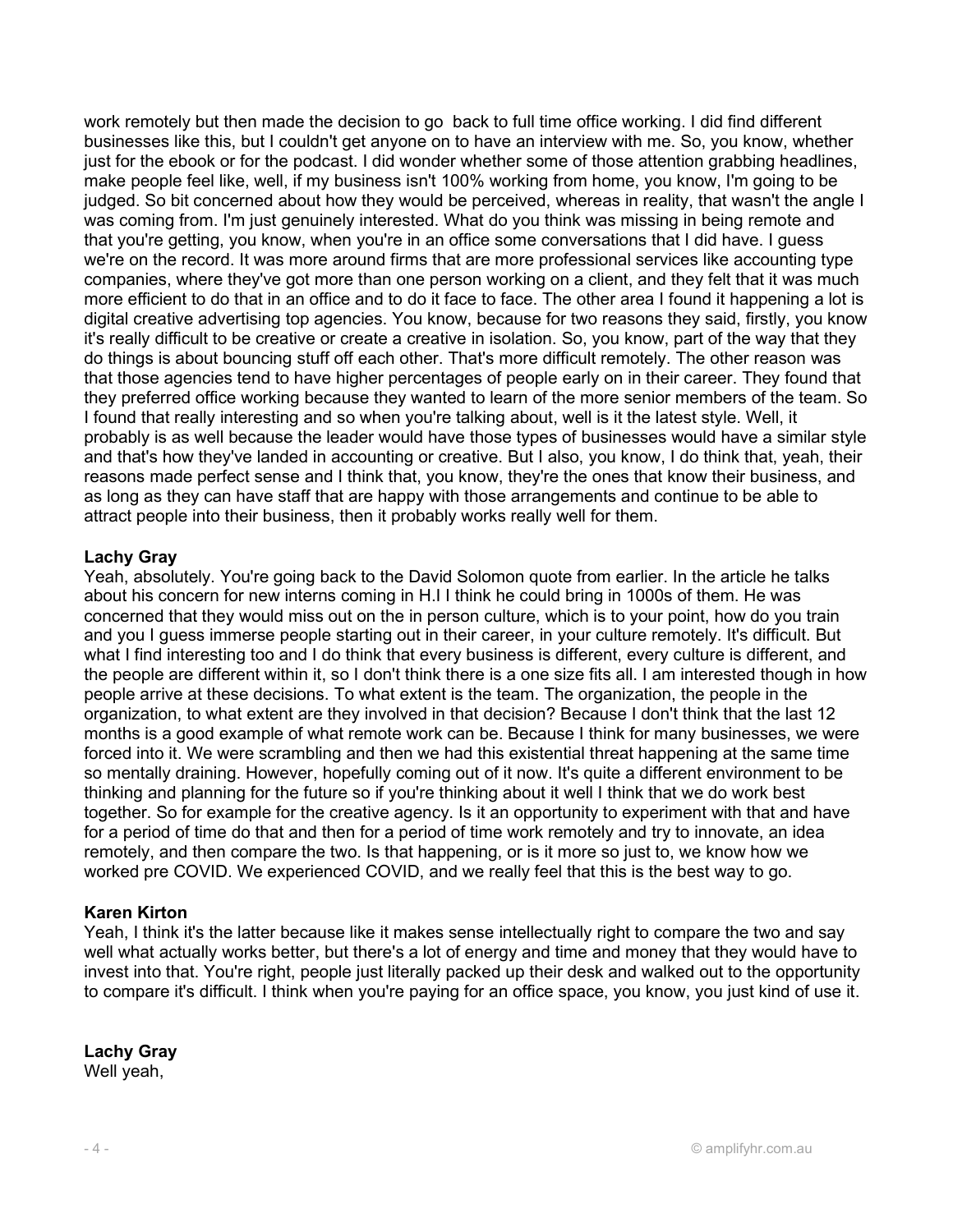You need that burning platform, don't you? Like if your office space is up to lease, then yeah, you might be doing that comparison and say okay, well, what's going to work but yeah. I think, going back to your original question, I did a leadership workshop yesterday and we were talking in three different leadership styles and we use the Situational Leadership Model as well. So, you know, our directors, so that more authoritarian types of leaders, are they more likely to return people to the office? Are we assuming that it's only those types of command and control, I'd say you do type leaders that are doing that? Because I don't think it needs just that type but I do think they're more likely to, aren't they?

## Lachy Gray

That's my assumption, but are they more likely to work in an industry or for a product or service? That way that's true as well. For example, a more traditional culture like law or investment banking, or even accounting, so I think it's very difficult to separate the cause and effect. We won't know whether they had that personality going into that industry, to what extent that industry shaped them. To what extent the culture shaped them, and then they get to this point where we're now trying to understand their motives and their decision making, without any of the prior context. But I do think that there are some commonalities across industries so yeah like investment banking. I wrote about a few banks who are keen to globally, were quite keen to bring people back into the office and mentioned things like personal connection, and also maintaining a company's culture, which is what the JP Morgan CEO Jamie Diamond. That was his rationale, which I thought was really interesting because often it's more so about connection and innovation, whereas he actually thought remote work was hurting their culture. Though, even within industries, yeah, there's not a it's not a blanket rule so apparently a lot of European bank bosses are looking at incorporating work from home. So, there may be even cultural aspects to this that are like a country on a societal level, let alone within an organization that are influencing some of these decisions too.

## Karen Kirton

Yeah, for sure, and I think as soon as you said that he thought it was impacting on their culture. To me that comes back to, there's got to be something going on with their leadership. Because I think going into remote working puts a lot more work and effort and intention into the leaders of the organization. If you're not skilled up for that, then I can see how that would impact on your culture, because you don't have leaders that actually know how to motivate and engage and bring people together, let alone in a remote environment, which is just adding an extra level of complexity.

#### Lachy Gray

What do you think, remote leaders need to lead effectively?

#### Karen Kirton

I think you, you need a mindset of my job first and foremost is actually to lead by people. I think a lot of people don't have that. I understand why, because their mindset is first and foremost I'm a CFO or I'm an engineer or whatever it might be, because that's how they've started their career. But the reality is that the more senior you become in an organization, the less your role is actually about whatever technical expertise you have. It's all about the people. You know, you just, you're trying to motivate and encourage and get your teams to perform, so that you can get the results you're not doing it for yourself anymore. So I think that's a really big shift for a lot of people. I don't necessarily always see it happen, you know, including at the top of the chain as well so if you don't have someone leading the business that understands that, then you're not going to get that through the rest of the business, either. You know, I don't know a lot about Goldman Sachs, other than the fact that they're massive. They're worth billions of dollars at a very old company. So, do they have that type of contemporary thinking in place. Maybe not. Maybe they're just sending their managers to offer their yearly leadership training but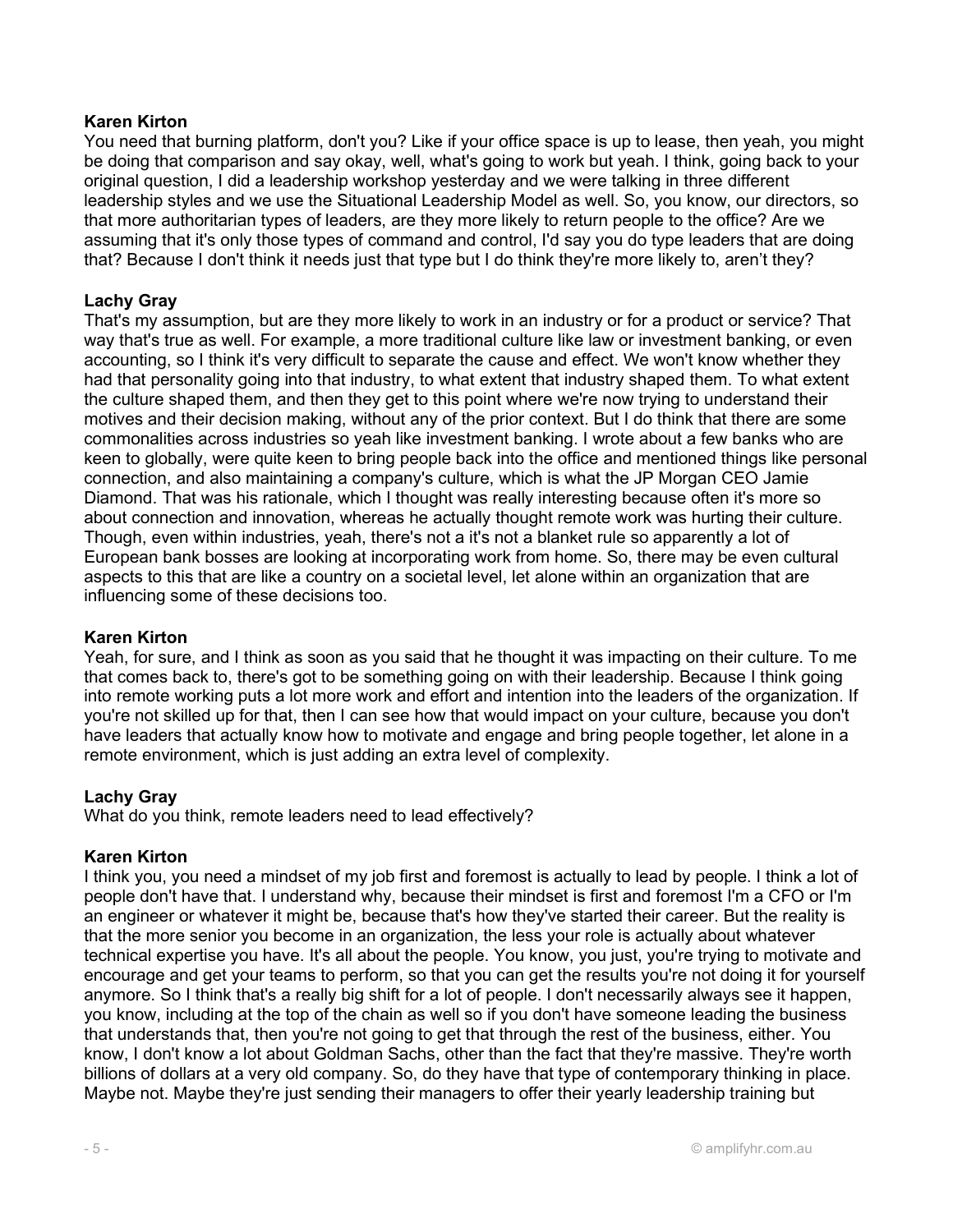they're not actually, you know, embedding. What's going on through the year and you know, monitoring, you know, do they actually like that people or is it more than just you know trying to wring everything out of them so you know and I say that many times over the years I know I'm biased because I have an HR background but you know there's a lot of people that hide behind the HR person. You know they just think well we've got to do with people, that's not my job and remote work he just doesn't allow that. You can't have your HR person manage your team for you in remote working. I think that's where it can really impact on that cultural base.

## Lachy Gray

That's an interesting point, isn't it? Because you know the traditional, I guess, top down. You could even say the command in control hierarchy ranks very much like a pyramid. HR is there especially to a larger business. Yeah, they sort of run buff aren't they? Between the leadership and in the minions. I've always sort of thought that to be a bit strange, because from my perspective I see my job is largely about people and making sure that we have the right people in the right jobs and they're happy to stick around and remove barriers out of their way. If I had a team, sort of between me and my people, I would find that really challenging. But if I was trying to pitch you that. So if I've come if I'd come from that kind of structure to then have to go remote work as you say, and I'm relying on the HR person paying that interface and all of a sudden they're not there, and I need to do it by myself but I don't have those skills so it's exponentially more difficult. It's not like being in an office environment and being told, okay, well, the HR, we're getting rid of HR so you need to handle all those conversations and the training and the coaching and so on. But you also need to do it when you're remote. You might be able to see the people so much and they might be in totally different locations in different time zones. Looking at it from that perspective, I do have a lot of empathy. Because I mentioned that it's extremely difficult. With that context, looking through that lens, the decision of whether to return to work in an office makes more sense because there's potential for a lot of pain on a remote work path into the future.

## Karen Kirton

Yeah, absolutely. I think that there wasn't time to upskill managers of organizations, either. So, you know, perhaps that's part of the reasons for some of the organizations when they're pointing to culture, it's actually well, you know, we're starting to see these dips and dives but it's because we haven't invested over time. In our managers to become leaders. That's starting to show itself, but I also, I do personally think based on what I've seen in the research that I've read that there is enormous value in having face to face connections, does that mean to sit one day in the office or work or whatever, I don't know, I think every business is going to be different in terms of what that looks like. But I do think that there is benefit in face to face. There's part of me that kind of likes the discomfort and the challenge of having to learn something new. You know, having to learn or how I manage and motivate and empower people, particularly new people. When I don't have that relationship and that existing trust in a remote environment and if you're a command and control type of leader, how do you bring in a new person?

## Lachy Gray

Well that's right. But isn't it interesting, you know, to what extent the existing culture will influence this decision making. Because if the culture is unhealthy. I was talking about the last episode - it's not the trust. Very difficult to add in remote work or to make remote work, work, and even to have the mindset, like you mentioned before. I would question whether that mindset of being open and willing to really graft and get stuck into it and make mistakes and fail and be vulnerable, and to say I don't know exactly how it's gonna turn out. But we're going to do it together. I don't know how possible that is, if the culture is not there to support you. So is that influencing this decision kind of making as well.

## Karen Kirton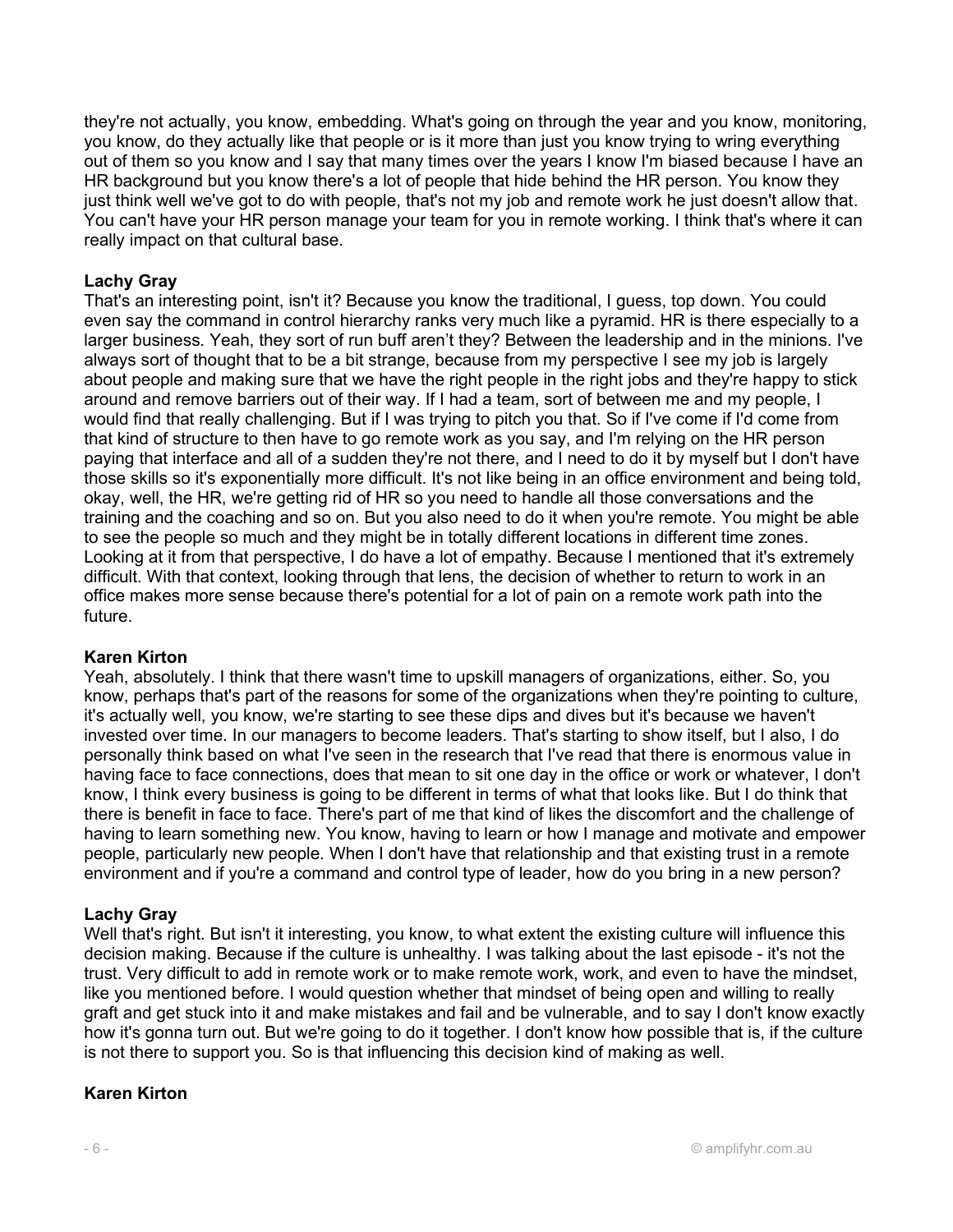Yeah, absolutely. I think the top of the organization. So, you know, we're kind of making I think mental assumptions or I am as we're talking about, you know, knowledge workers but if I start thinking about other companies where, you know, they might have what types of landscaping business so they'll have people, you know, out and about but then they will have an office as well. So then you've actually got two different sets of employees in your business. So then, are you making the decision based on the fact that many people need to have an office and be out and about and therefore everyone else works in the office as well. You know, the other aspect is just in your those types of businesses and if you have let's say support staff, you know, administration of marketing and sales, etc. You know, they paid under an award. Then our industrialized system doesn't cope with this idea of remote work. So, you know I think about businesses where, you know, some of them I know, I did speak to. Who you know they've gone remote because they're only small anyway. So it was an easy decision to stay remote, they didn't have an office, but then they've hired a new person who's under the clerk's award. She's very happy to just kind of work in and out of school runs and whatever you know works perfectly for her to be remote so she can still do the 20 hours a week and do it all over the shop, but the actual award doesn't allow you to do that you've got to pick the days, you've got to pick the times, you've got to have a minimum of three hours. So that's where I see the leadership style being really interesting as well because I might have a leader who is actually much more of the coaching style is very open to someone just needing to work the hours they need to work and having the freedom and the empowerment to do that. But then saying to me, how do I write this into an employment contract. It's like, well, actually, you just can't. So there's also that it's a conflict in leadership styles sometimes in terms of the decisions being made about remote work but then you've also got the legislative framework as well which I think can add an extra dimension.

## Lachy Gray

Oh yeah, for sure. I think it's fair to say that the legislation, often behind isn't? It takes a while to catch up. I think to your point, I am mindful that my perspective on this is very narrow. Because I saw from from the sidelines a number of our customers who are in the exact scenario that you mentioned were possibly the majority of the workforce was still working together in office or depot's environment, but then the management, or the knowledge workers or the pointy heads what do you want to call them, could work remotely. Just the risk in creating this "us versus them" environment, because the decision we made had to be made very quickly. Then well for the people on the ground. Looking at these people who can work remotely and say, "Well, I'm working remote, because it's the safest thing to do" and it's like well "what about me?" I don't have that choice. I mean how that was communicated internally I don't know, but it must be very very challenging.

#### Karen Kirton

I think it does go to leadership style as well. So, I think, again, if you're a more open, supportive type of leader, you would probably still have turned up at the depot once or twice a week or whatever, right? Even though the other staff are working from home and just to have that visible leadership. Whereas if you're more of a, well, that's just the way it is. You guys have to work in the field and I get to work at home and too bad. Then you're going to create a huge rift, because they already always as is. Whenever you have a business with people in the field and people in the office, it's always us and them. You know what I think I'll probably every business actually has enough of them it's classically marketing and sales and operations and sales. HR and finance or whatever, there's always us and them so I think you just you just exacerbate it by giving people. Perhaps a perceived privilege, and no doubt then people say well yeah, are they actually doing anything, are they just working from home in inverted commas? Which I guess goes to the, you know productivity tracking type software that's available and how that's exploded over the last 12 months as well. I think that's what I found interesting, and I don't want to put the leadership styles to age because I've you know I've come across people that are much more senior in their career and fantastic coaches and delegators, you may know. But there are definitely people that are, you know, more senior in their career and you know maybe directors of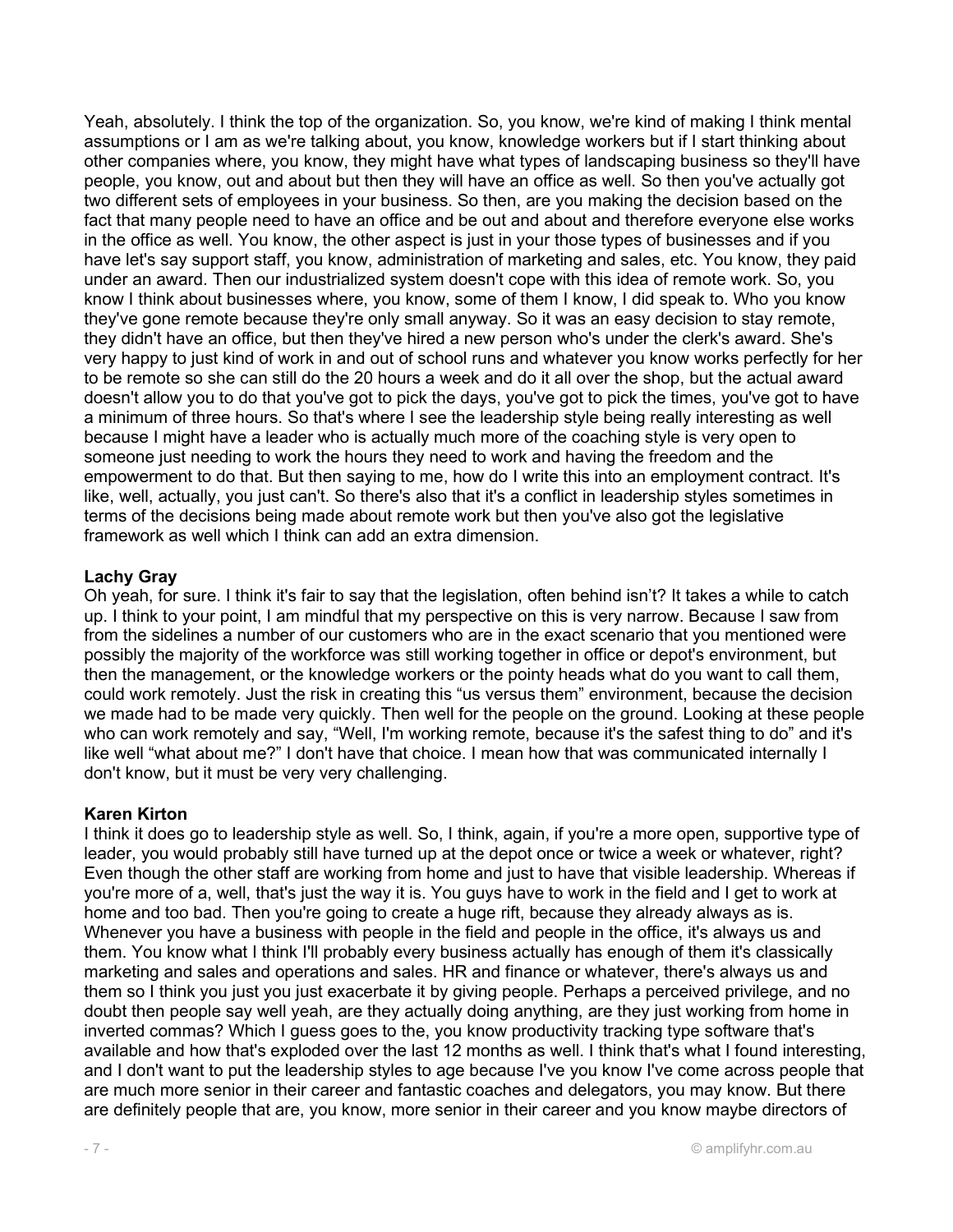boards or what have you. I still have a very old style, what I would call an old style of leadership being that more authoritarian. So that's usually the question is, well how do I know that they're doing what they're meant to be doing. So therefore, let's you know, stick the software in rather than actually looking at, what have we designed the roles to give us outcomes rather than just a ticket list of tasks. So I think if you got that type of leadership at the top, then yeah, that is definitely going to impact, even if you're remote you'll have tracking software which obviously that has cultural impacts or, you know, you go back to the office so you can be sure that everyone's sitting at their desk every day.

## Lachy Gray

I think nothing kills culture, and trust faster than surveillance.

## Karen Kirton

Yes.

## Lachy Gray

Because what's the message that it sends is that I don't trust you and I'm going to watch you. I heard about this too early on about companies installing surveillance software on because I had to because I had to let their staff work remotely they didn't want to, I had to. I thought this was a disaster. How am I going to know that they're actually doing work, you know, install surveillance software. I just thought, wow. How are we it's such different ends of the spectrum in 2021. I do think it comes back to trust. As you said a focus on outcomes rather than time spent. It reminds me of those stories about people in Japan. Essentially, waiting until the manager leaves and then later for the people just sitting there waiting, it could be midnight, and the manager goes and they all go. I think it's got a turn so prevalent and I know that's true around the world. The fact that is still a thing and we're trying to use technology now to facilitate it. It just blows my mind, and rather than having a conversation about well, that's just the way to try to resolve a root problem, which is that, as a leader, you don't actually know what your people are working on, you don't know what the outcomes are and you don't know how to measure them. Yes, the easy option is to say, Okay, well we'll solve this via surveillance, but instead, what about having that conversation is to will. What is it yeah what, what is a successful day look like, and why should that be any different, whether someone's remote or in the office. Similarly, if you're in the office, he hears stories about people that leave the jacket on the back of the chair. That's the signal that they're in the office but they could be anywhere. So how is it any different if you could gain the system in the office and you can gain the system, when we're remote. That's my take on it.

## Karen Kirton

Yeah, it was it was a bugbear of mine even before COVID was when managers would stand up in team meetings and praise people because I you knowLachy worked all weekend or, you know he was up until eight o'clock last night in the office and I have had conversations people over the years to say "Look, I know that you're, you're trying to show appreciation that they've done these extra hours but, what's the message that you might be giving to the rest of the team about what it is that you actually appreciate because it happens." It doesn't take very long, everyone starts to think oh gosh he doesn't think that I'm actually working. So now I'll take a three hour lunch but then I'll stay here until 7pm. Or you know, I'll make sure that I get in at six o'clock tomorrow morning and tell everybody, and yeah it's not good it's not good for anyone you know but we're humans and we have a need for impression management, and as a leader, I think sometimes we forget how much our behaviors and our words impact on other people.

## Lachy Gray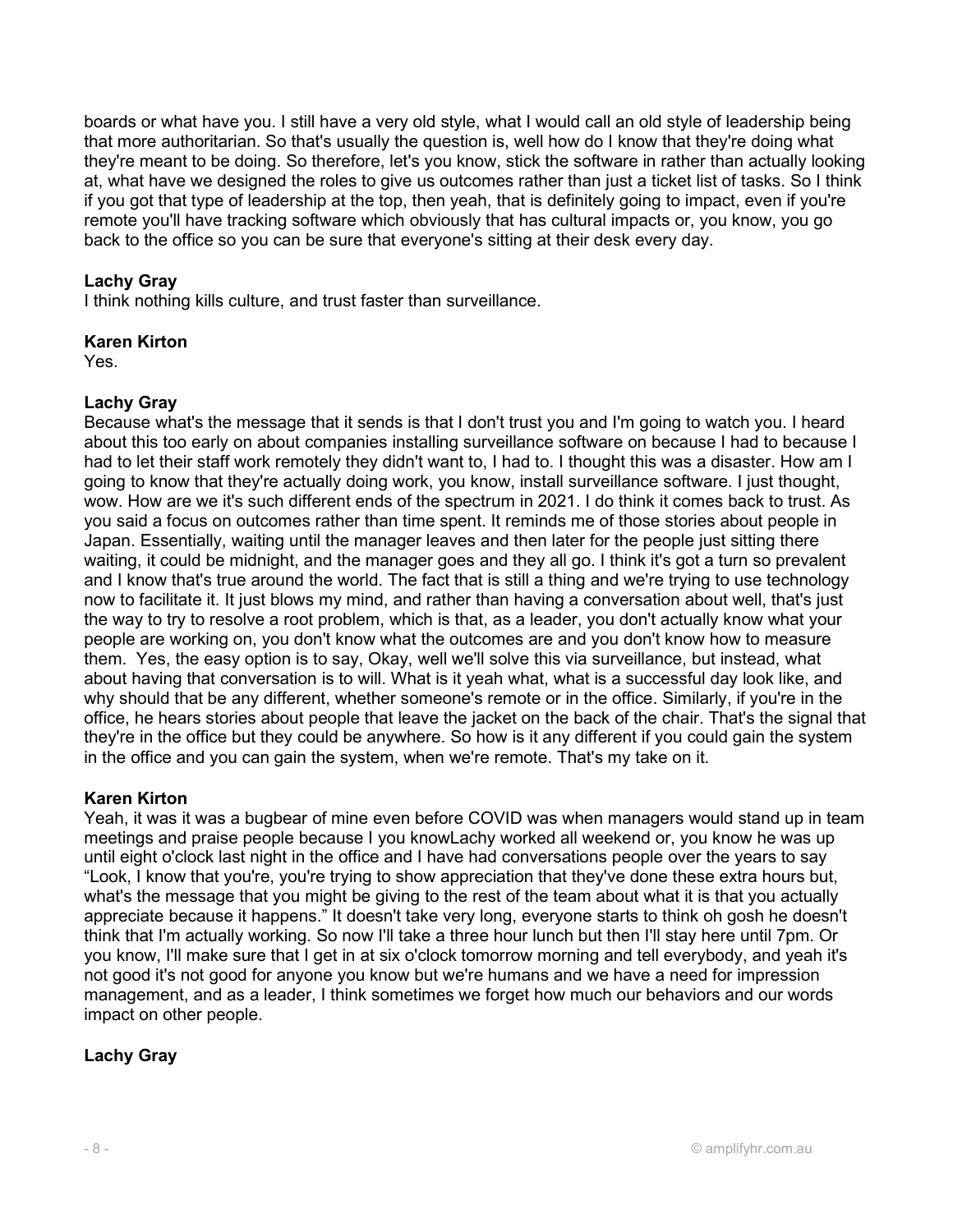Oh absolutely. Absolutely! I'm starting to read people saying in the news that they'll leave their jobs if their employees don't offer remote work and don't treat them better in working remotely. Do you think they will start to vote with their feet in that way?

## Karen Kirton

This is an interesting one, because I think we've got a bit of a glut at the moment of people that would have left their jobs last year but weren't because of COVID. So they've stuck around. So I'm expecting that yes it will seem that people are voting with their feet but I think they're probably people that would have left anyway. Because, you know, understandably, no one really was. Not a lot of people resigned their jobs last year. So I think that, yes, in terms of the media I expect, at some point this year we're going to hear about all these people that have left their jobs and gone somewhere else. But I do think there will be people that will also leave, maybe not because they can't work from home anymore but perhaps the way that it's been done. So, I think, you know, if you've been remote for a year. Then all of a sudden it's like okay guys in two weeks time, you know, full time back to the office. Then you know that's obviously going to have a massive impact on people, that's a huge change. If I think about all of the change programs that we do when we all left the office so you know we made sure managers were checking in with people we had, you know employee assistance programs available for counseling and they were all very worried about people's mental health and well being. Is that happening when people are going back to the office? I don't think so. So I think there's a lot of effort into that change process, back then, but there's not as much now. So I think that will impact people how they feel that they're, they're treated. But I also have to say that in the recruitment that we've done for clients, you know, previously, you wouldn't have candidates asking about working from home. You know, you would have them asking about flexibility, but you know we're saying, it's a question from everybody. So, you know, particularly if you're based in the city. So, I used to work from home, what does that look like for how many days, because I live in the Blue Mountains and I'm going for a job in the city and it's five days a week in the office, then you know what I'm just not gonna apply for it. It is a candidate market right now in many sectors because they just haven't been people leaving and we don't have the immigration that we had. So you know it's a very very tight market. You know that's across lots of lots of different industries. You know I was talking to a speech pathologist and she used to get 60 applications for a job and now she gets zero. You know, someone was looking for apprentices and you know, can't get anybody, and yeah just lots of different types of roles and types of industries, I'm just hearing the same thing we just can't find anybody. Which means, for some of those jobs you've actually got to go and search, you've got to go find people on LinkedIn and you've got to say hey, will you come and they're like well at the moment I'm working three days a week at home. What are you offering?

## Lachy Gray

Wow. Yeah, that's right. If that happens often enough. Do you think that could influence a leaders, decision making, and whether they offer remote work?

#### Karen Kirton

Yeah, but does it get back up to the later and I guess it depends on the size of the company so in a small company, then, yes, I think it will because it's going to be really, really painful. But as you get into a bigger organization like if you start getting over 60 to 70 people, the top of that organization isn't going to feel the pain just everyone else. But what about because you've done some recruitment over the last 12 months. So, did you find that it was appealing to people that you're working remotely?

#### Lachy Gray

On the whole, Yes. But it's difficult to know, isn't it? Because they're kind of pre qualified people who chose to apply for the role, we're very upfront about the fact that we're fully remote. Interestingly, one candidate who, excuse me, we quite liked. He dropped out sort of halfway through the process. Due to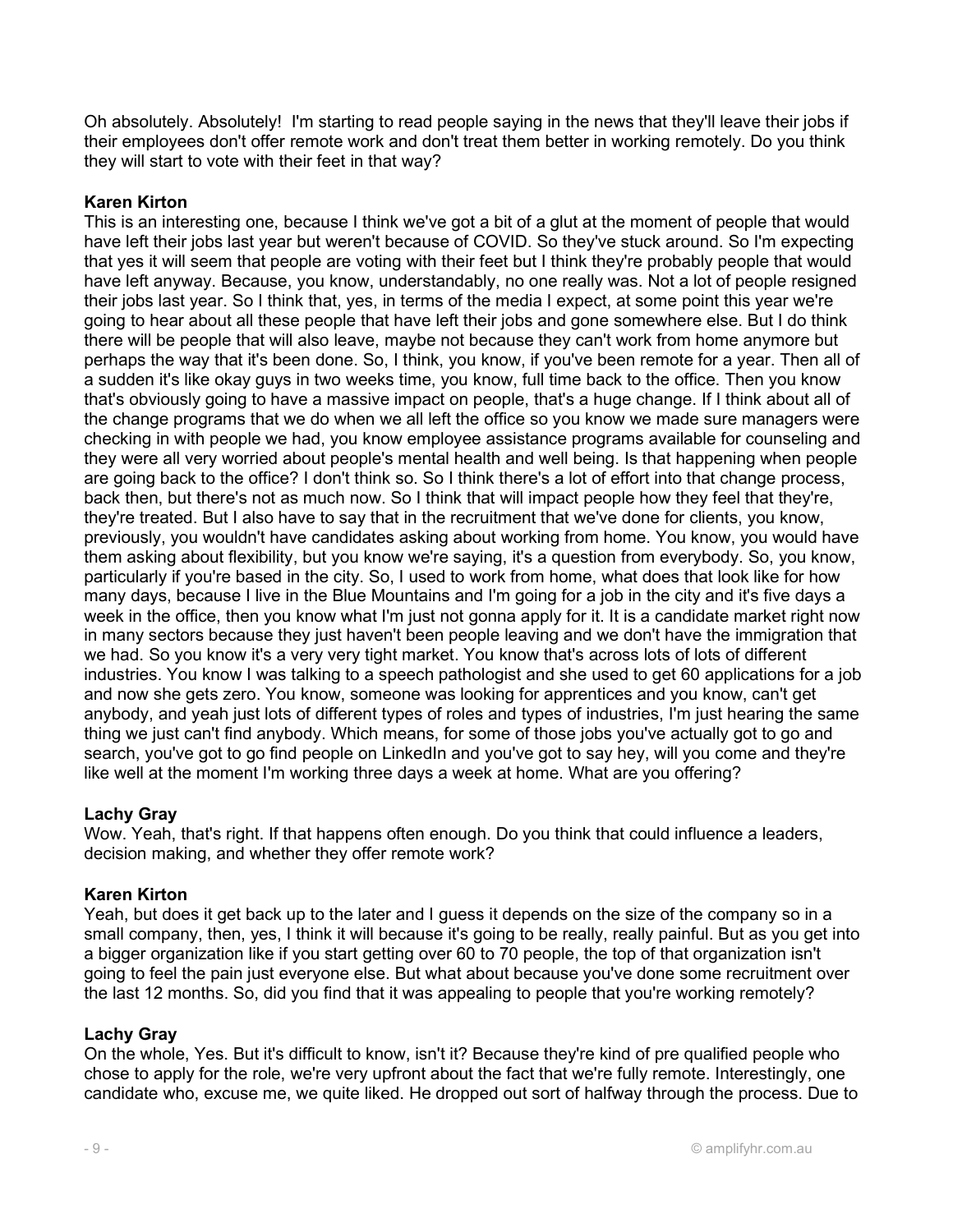the fact that we were remote, and he, on reflection, felt that he really wanted to work in an office in person and he was actually in another state. So it just wasn't going to be possible.

## Karen Kirton

Yeah.

## Lachy Gray

So I think that's really valuable to have those conversations. But it does put a lot back on the person upon the candidate to think about their preferred style. This is something that I'm very curious about. You read about people saying I love working from home and I want to do it in the future. It's a giant experiment in my mind, and especially even for me like I love working from home we're a fully remote business. I'm very mindful of what the long term effects. We don't know. We're just at the beginning. So, you know I'm very mindful of that. That's why I think that having conversations about it and what works and what doesn't, because there's a lot of both sides. What are we learning and what are other businesses doing? I never want to feel locked into how we're gonna be fully remote forever. That we may need to go back into an office in some capacity, but the mindset is well, the office and remote work are ways to work, what works best for us. As a team where we are right now, and then that our team will hopefully grow and change. In six months, we'll have that conversation again. For me it's more about the underlying principles, which I hope it should apply regardless of how we're working, which are things like focus on trust, focus on communication and communicating with context, which I think really breed that healthy culture, which should be resilient to things, unexpected situations like what we've seen the last 12 months.

## Karen Kirton

Yeah. I think it's, it's really the first time that the way that we work is like what is our physical workplaces on the business strategy. But that's really, I've never seen that before. But I think if it's not on your business strategy now it needs to be for the reasons you've just outlined, because it is ever evolving. Yeah, as people get more confidence in the economy and you know hopefully the borders start to open up and we start to get people moving around and traveling and we get immigration happening again. How do you attract people into the business? Then you've also got again the industrial landscape, which says, "Well, you might want to have a work in the office environment, but your employees have the right to request, flexible work arrangements," and yes you can deny them under you know what they call reasonable business grounds but if you've just spent a year working from home. Then what are your reasonable business grounds who say you can't keep doing it anymore? I think that's a really difficult position for the businesses because there is that long term impact that we are unaware of in many ways, and some businesses are trying to, you know, I guess I don't say hedge their bets, but you know that they're trying to make sure that they're getting what they think would be the best of both worlds by having people working from home and working in the office but then if you get everybody putting in a flexible work arrangement to say well we all want to work from home. Yeah, then that's tough whereas before COVID where people were putting in those arrangements, the managers say there's no way everyone can work from home. Right? I can't remember who it was, I heard someone the other day and, while the mini podcast I was listening to and you know, as I said it "Imagine, like if a government department had decided last year." Let's actually research whether we can all work from home, and you know it would have taken six months and a ton of very smart people to do a very long paper, that would say well no, this is just far too difficult, we just can't do it, or is actually, you know it happened overnight. So yeah and I think that's a struggle for some leaders that, you know, and perhaps you know that don't have that culture of trust and empowerment and don't have leaders that are upskilled to then try and explain to an employee why they want them back in the office. It's very difficult. Yeah.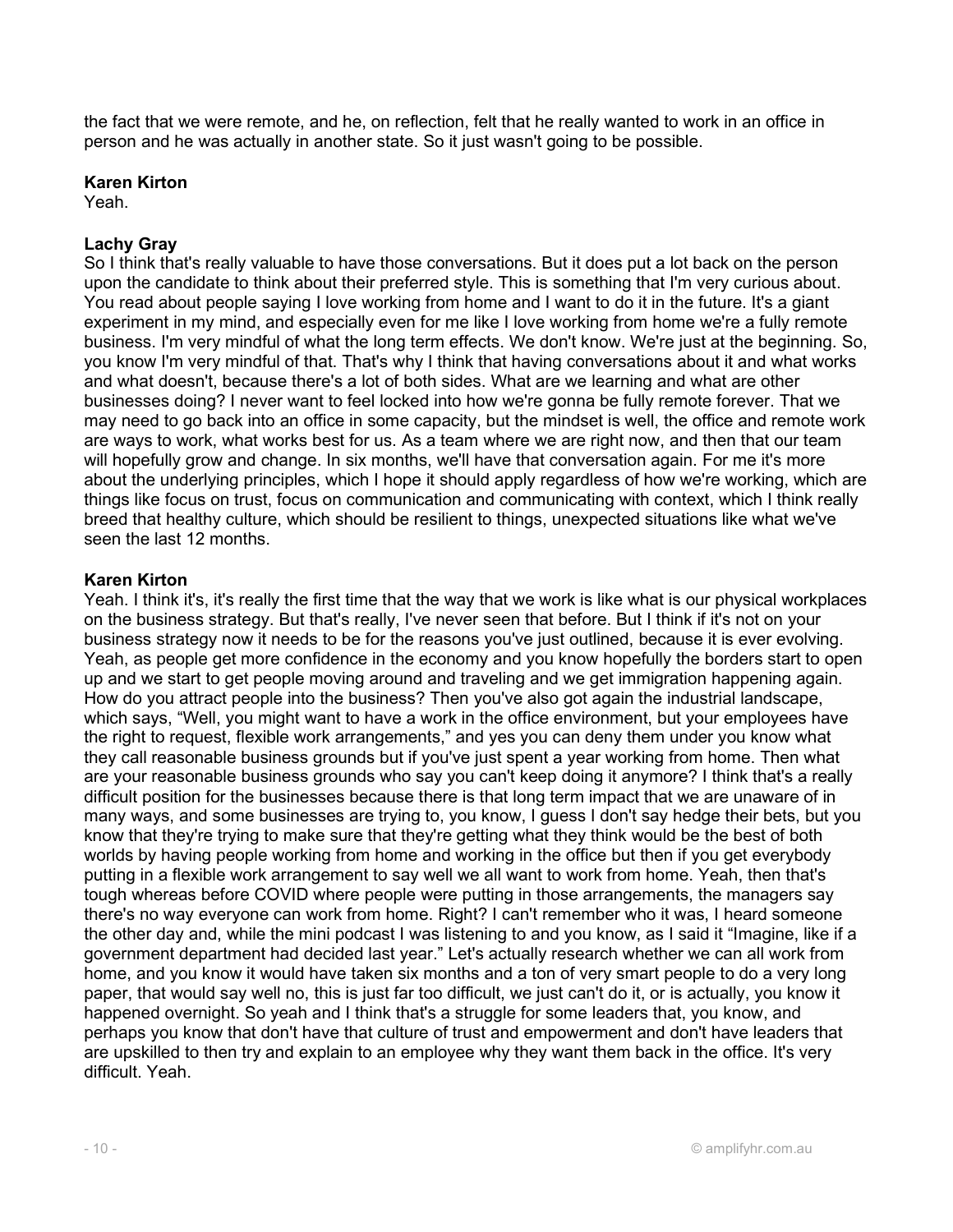## Lachy Gray

Especially for businesses with 1000s of employees need to have clear processes and guidelines don't you? You can't keep flipping back and forth. So I do appreciate that as well. I think that certainty and consistency is really, really important. So, it's easy for me to say as a small business owner that we experiment and we can change really fast. Which is, that's not true of everybody.

#### Karen Kirton

No. But it's great right like it's one of the benefits of having a smaller business like these massive corporations because you can't please everyone if you have 1000 people. You can't please everyone if you have 100 people.

Lachy Gray And people.Yeah!

#### Karen Kirton

At least if you have 20,30,40 people you can actually talk to everyone. 1000 people, yeah it's just dead in the water. I think. So should we talk about the news article I found?

#### Lachy Gray

Yeah.

#### Karen Kirton

So I actually did a Google search of styles of leadership, I was just quite curious as to how many results there would be. There were over 2,750,000,000 which I can't even, like, get my head around how there are that many web pages that I consider to include something around styles of leadership. But I did come across an article, which was entitled to finding remote work a struggle, here's how to get your team back on track, and so that wasn't particularly stuck out at me, because I thought Yeah, you know, in terms of leadership styles. For a lot of people, they are finding it a struggle. You know, and it could be if you're even if you've got a coaching or a supportive type of leadership style, it can be a struggle because you want to be able to have that back and forth and, you know, eyeball the person and be able to, you know, actively listen to them. So let's talk about this new form of leadership in the course of using the word agile because everyone uses it. But, you know where those command and control styles are being replaced and we're looking to encourage more collaboration and accountability. So I found a really interesting article actually because it's more around let's not have rules, let's just have this general idea of what leadership looks like and then this is how we, you know, try and then get that happening and. That's what made me start to think about well, how many leaders have actually had any real development and help with their skills over the past 12 months in managing a remote workforce, other than this, your Trello account and your Zoom login. So, but anyway so they talked about, you know, very simple, articles, most of these they give you a couple of things then you got to go and work it out for yourself but, but it was about, you know, not being scared to actually have a laugh so you know, being nice to each other, you know, goofing around having fun. I think, yes, that's probably more difficult to do remotely. So I said the way to do that is to try and be more empathetic, which to me just means that, you know, you're having more connections with your people because you have to make more intentional connections remotely, you're not going to say someone when you're making a coffee. Then, you know, looking at just having really good habits so which for me is back to actually being intentional about what we're doing and making sure that you know we're having regular connections with people, regular meetings checking in, you know how you're doing, and then the tools so you know, what are we actually going to use in terms of technology and what does that look like. So I thought, although the contents of the article itself didn't give a lot of meat on the bones. I liked the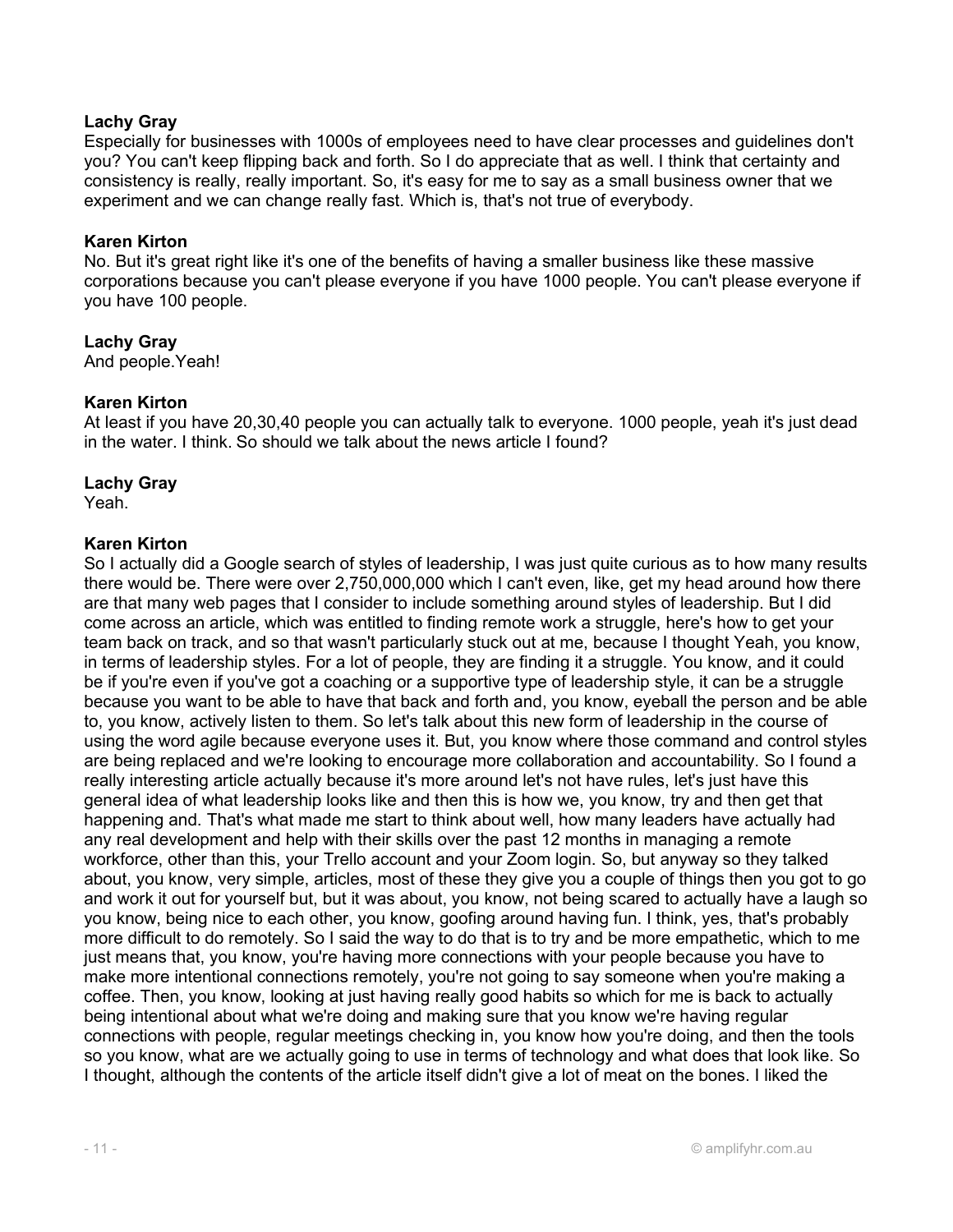concept of, you know, are we actually moving to a new style of leadership, along with a new style of the workplace, or are people that have that older style of leadership are they going to hang on to it.

## Lachy Gray

Very interesting isn't it? My initial reaction is that as humans we only change for 1000s of years, so we're still the same, we're still thinking the same irrational way. We're emotive, so it's not so much the hardware, it's just the environment has changed and what's required up is all this is changing. Perhaps, we don't have as much experience in literature to fall back on, because in some ways I think remote work has been a bit of a fringe experiment over the past few decades. Yeah, some companies have done it but they've kind of been a bit sidelined who think well that's fine for them. Now it's coming to the mainstream if so, okay, but we don't really know and I don't think it's been really talked about. Yeah, like what does it look like to be a leader when you're remote? Especially if the mindset is well we're gonna get back to being in office as soon as we can so we don't, we're just going to survive this bit. Then we'll get back and we can do what we used to do.

## Karen Kirton

Yeah, good point.

#### Lachy Gray

But actually, and I think we're going to talk about this in a future episode, it seems as though many businesses are going into a hybrid model, which is arguably the most challenging of all. So what's required of the leader in that kind of model.

#### Karen Kirton

Yeah, no, absolutely and are they ready for it, do they even want this?

#### Lachy Gray

Whoa, yeah. Yeah, absolutely. That's gonna be interesting isn't it because from a hiring perspective, if we're hiring a leader. We're in a hybrid environment. Like I would want to know about their experience with that previously. How have they adapted to it and the challenges they might have only been doing it for a few months. So, how much can you really know? So we're all kind of learning together. Which is fine, if we're in agreement if that's what's happening. That we're going to have a learning mindset, and that we're going to make mistakes, and we're going to try new things, and we're not going to know all the answers, and that's okay. But that's I guess being vulnerable and that's scary. Going back to culture if the culture is not there to support us in doing that, then we're pretty much doomed to fail.

#### Karen Kirton

Yeah, absolutely. I like what you said that made me just think that it's a really good opportunity for companies to go back to their leadership charter or their leadership principles or whatever it is that people can have to say "Okay, well let's all get together as a leadership group and let's actually start thinking about what do we need to do differently in a remote environment or what do we need to dial up or dial down really." Because we probably are doing the same things but we just need to do some of them, a hell of a lot more.

#### Lachy Gray

Yeah, absolutely. Similarly the article that I found that I had a similar experience. I actually found it harder than I thought I would to find some quality articles. It was very difficult. One of the things that I look towards as companies who have been working remote for a long time to get an understanding of what because they've been trying an experiment for many many years and automatic in the US is one so the founder of automatic was the founder of WordPress blogging software. So I found an article by a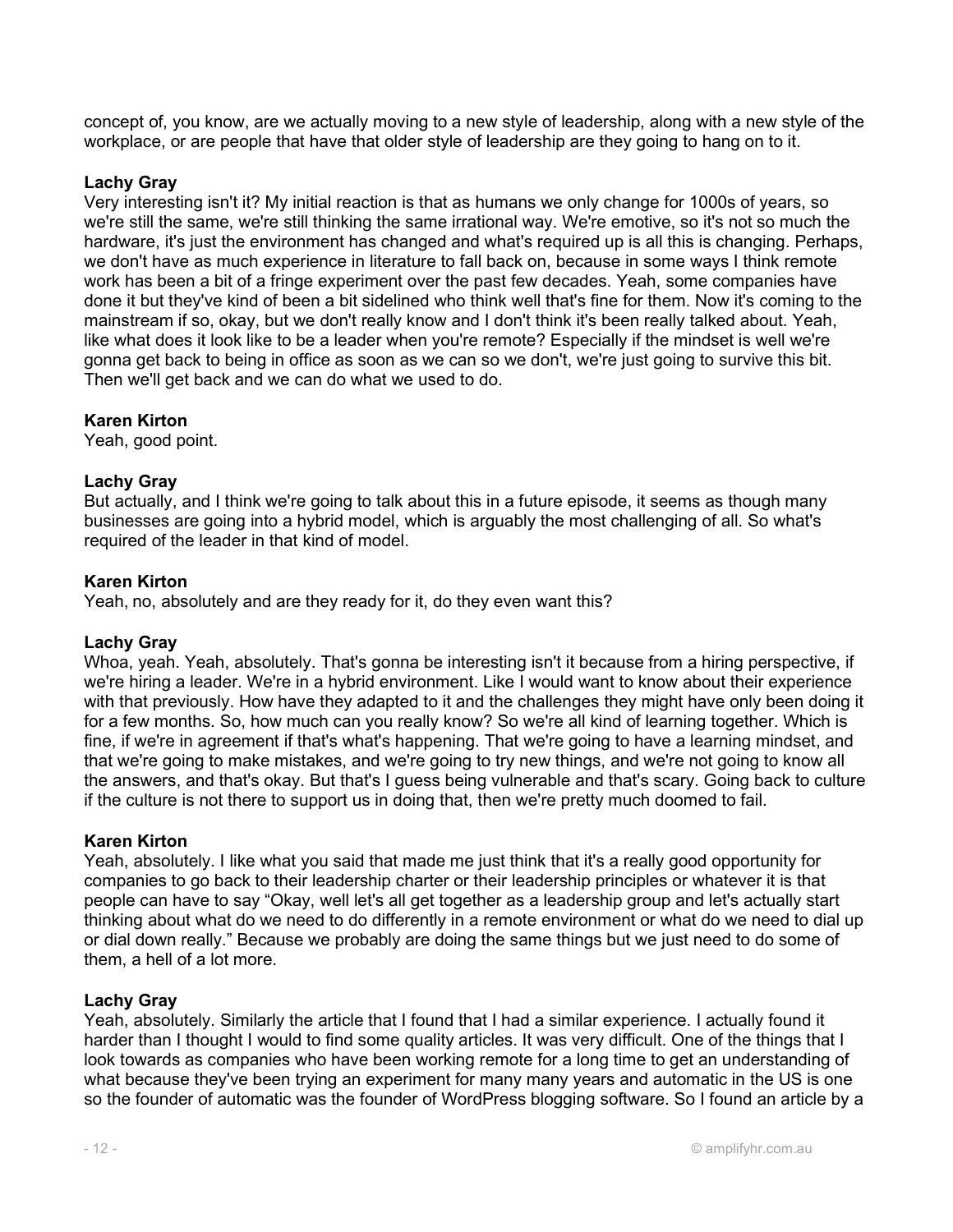lady who works at Automatic for 10 years, and they've been fully remote that whole time. She was talking about some of her leadership lessons, and some of the things that she raised were things like creating or fostering psychological safety through vulnerability, rather than physical proximity or presence.

## Karen Kirton

So how do you do that?

## Lachy Gray

How do you do that? So, they still meet up in person. She said, I used to meet up once a year, as a whole company, and they used to talk about projects and do a hack week and so on. But then they kind of evolved it to just getting together and talking about how they're going and what's difficult, and what's challenging and trying to build that trust when they're all together. She talks about deliberate time and space for connection, whether that's online or offline. So, remote meetups. But even just during the week scheduling that time I guess it could even be one on ones, or like we've spoken about before, you know, we do "Donut catch up week" that's where you just have 30 minutes to talk about anything about work. Deliberate space and time for sharing ideas and innovation which I think is one of the largest or most prevalent counterpoints to remote work is that it's how you innovate? We've certainly found that as well. I mean, we use a tool called Mirror to do online, and whiteboarding and brainstorming and so on, though. I don't think that it fully replicates the experience of being together in a room and that's okay so that's why we do our offsides for that reason. But he also said that remote work isn't for everyone so they really focus on hiring self starters who are comfortable in that environment, so they actually start to qualify. I think the written skills become really important too because the mode of communication kind of changes from synchronous, you know what we're doing now. What most meetings are when you're in real time to an asynchronous where there's a lot more writing and pre-reading. Then you might have a meeting if you feel it's necessary. So they actually start to look for really good writers, and know the importance of that in a leader as well, which is very difficult. If that's what's expected of you now, but that's not what you feel really strong at. Lastly is just back to the need to change the way that you lead meetings. Just on that point, you know, pre reading, giving people who are less confident speaking up, especially on the Zoom is there a lot of people can feel like a bit of an interrogation. Where you and I've talked about Silent meetings before she mentions that where you're having everyone read a document say that you're doing it at the same time in the same space so you're connected in that way, but there's no one talking, there's no one to lead in that conversation at that point. So a couple ideas that I thought was, was quite interesting. Certainly mirror, what I've tried to put into practice at Yana with, with varying degrees of success. Do any of those resonate with you?

#### Karen Kirton

Yeah! I think the point about hiring as well as I think. Yeah, that takes a certain sophistication to be able to say "okay we want to hire a self starter" but how do we determine that? So how do we actually recruit for that, and that's where you know you'd need to have psychological testing and, you know, probably work assignments and things set up to help. Because if you say to somebody who is a self starter, of course they're gonna say yes. You know, an automatic, some massive organization so no doubt they have that in place but yes I think that's a really interesting thing to reflect on as well is how to use your hiring change, and how do you actually get some of the, you know, what's traditionally big business stuff into a small business? There are certainly ways to do it but just to make that part of how you're hiring people. Without them, unintentionally discriminating or biasing who you're bringing in as well. I think that's really interesting. It's kind of a segue, but I was talking to someone the other day who was looking for a job and he showed me a job ad for an Operations Manager. It wasn't a small business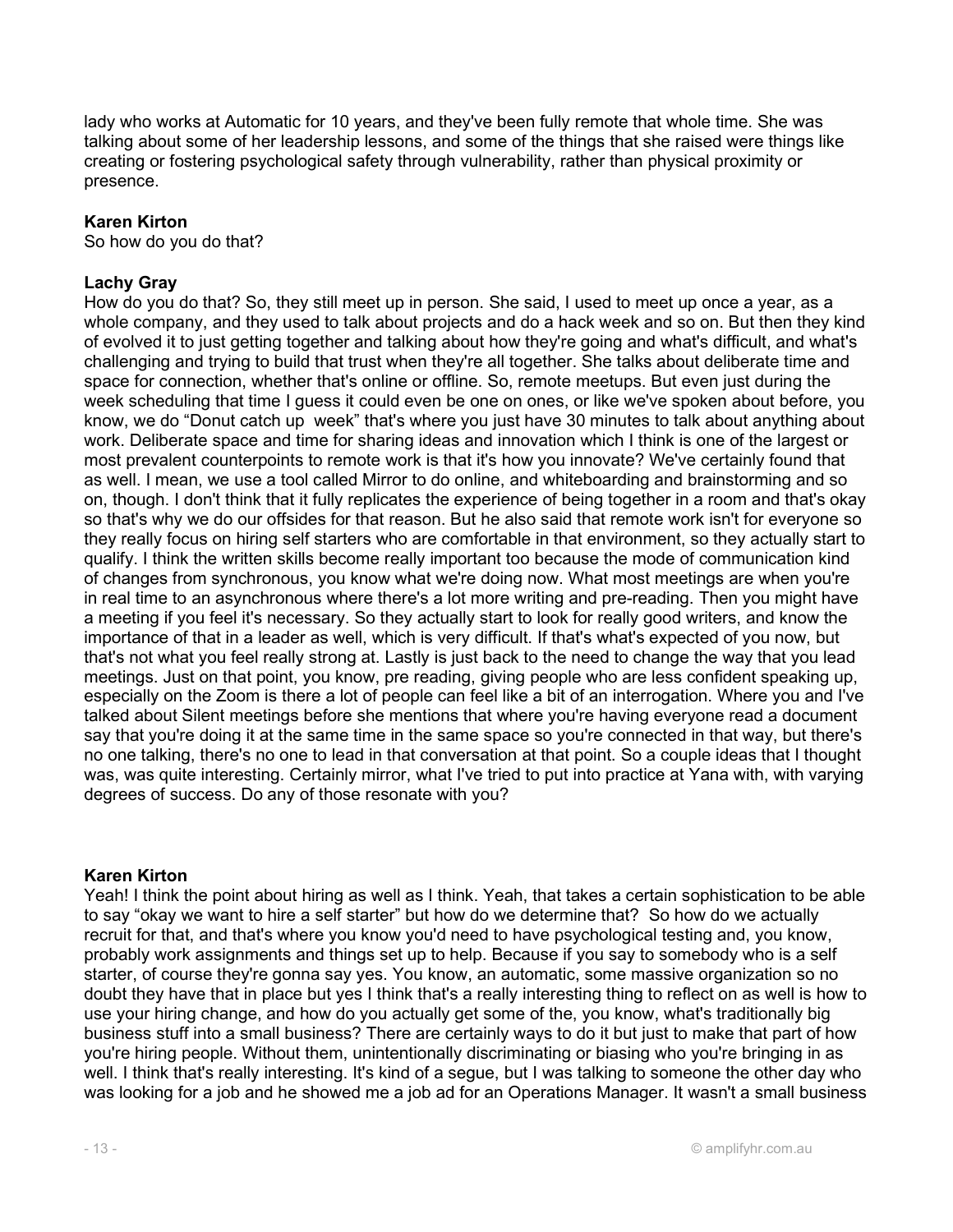but it said, you know, don't send us a resume, complete this assessment online, and if you basically come out of the assessment as someone that we think will work in our organization will be in touch. I found that really fascinating and I said to him when you do it, can you please screenshot it for me because I want to see what they're using. Because, like I get it, I think that there's enormous benefit in using those types of assessments if they've got, you know, scientific validity, and they're reliable, but at the same time there's always that risk of creating a homogenous workforce. Yeah, so that part that you just said that really stuck out to me, definitely the asynchronous communication like that's just, yeah, that's a huge, I guess benefit in many ways of remote working is that you can actually turn off your notifications and your emails and just shut down and do some work. I think that's something that a lot of people learn over the last 12 months, like you can't be available the entire day like you would be in an office. Because in an office if you want to go and have some quiet space you would go to a coffee shop or go and find a meeting variable whatever people forgot that when they went remote and all of a sudden they were bombarded with everyone wanting their time. So I think asynchronous communication is really important if you want to have a successful remote working.

## Lachy Gray

There's a bit of paradox in a way isn't it? As you assume if you're remote from the office. You need to be more connected, when in actual fact, you have more control over how you communicate, but again, depending on the culture, right? So, if you know that your leader, your boss, trusts you to do the work. Whenever it works best for you, and you're totally comfortable doing that. If that's not the case and you have to show proof that you're online, you're hyper connected in a way, and you can't take the breaks, and you can't maximize the opportunity that you have to be out of the office. Just to go back to the hiring tab she does say in the article that automatic offers a paid trial. See that both sides really get a feel for what it's like to work in that distributed environment, and make sure that the candidate. It's what they want to do, and it's what they expected.

## Karen Kirton

Which again you need very strong leaders to have that, because who wants to have that conversation, just I will actually lock it in this week, you know, you're not meeting our values you're not behaving the way that we want you're performing. So you must have very strong leadership and trust in your leadership to be able to have those difficult conversations in a respectful way to be able to do that. So, that you know that they have been doing this for a very long time so they've clearly built really good cultural systems in place to make sure that they can do that. Yeah and I find it fascinating really because I was even, you know, as you were talking, thinking like if I was a manager who had a very high style of delegation in my leadership. So, you know, I basically just expect people to get on with it, do the job, very hands off, and I'm just giving them the work and then, you know, really don't check in with them again. But then as an employee and we're remote, I actually need time with you because I do want to check things I want to get decisions made. But I can't get in touch with you all remote because not everyone's using technology either there are a lot of managers out there that just don't want to use Zoom or Teams or whatever. So the only way I can get in touch with you is by calling you, but I know I can't call you because I can see your calendars booked out. So three weeks goes by, and I don't speak to you. So that's a, I think another kind of way that this can play out with leadership styles that people may not have thought about and I think it comes back to what you said before about, you know, we just went into a mode, and it was just a period of time and then we're going to go back again so I don't need to do anything differently. So before my people had to set a meeting to meet with me they still needed to do that still. I think that becomes really challenging if you're not having that interaction with your leader on a regular basis. When you're remote, not to check in on you but, you know, just to say hi, as they would do if they walked past your desk.

## Lachy Gray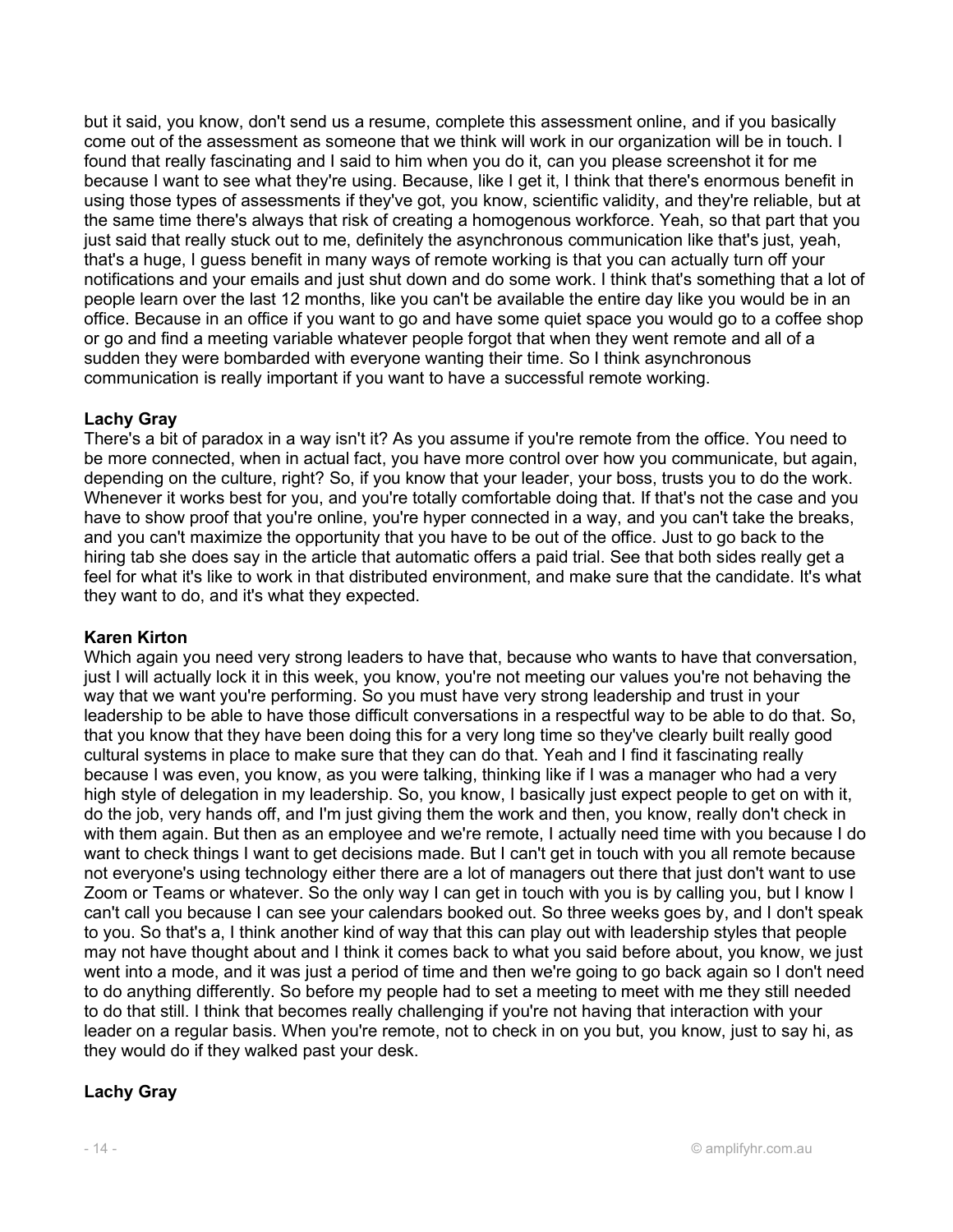You're being set up to fail.

## Karen Kirton

Yeah, you aren't really.

Lachy Gray Really?

## Karen Kirton

For some people they might think I'm doing the right thing because I'm empowering my people, but they're not actually really understanding or asking the question about, you know how much time of mine do you need and how do we need to work together in this environment?

## Lachy Gray

Right. Yeah, so it's that expectation setting conversation around. Well, how's this actually going to work or what does it look like on a day to day or week to week basis. Documenting I think ideally, those expectations.

## Karen Kirton

Yeah but for some people that's like kryptonite. I like the idea of having to actually put down how much I get to talk to my team and to make sure that I do it. It would just be like no that's far too structured. I don't want to do that. But I think, you know, in a remote you kind of have to in some ways.

## Lachy Gray

Well that's the thing right there. There are some critical success factors I think. That would be one of them. If that is sort of adverse to that, I think that's a really strong signal that remotes, probably not. Not right. Yeah, at this point in time. It doesn't need to be so deliberate. I think that's what I've learned is that it's sure another way of working, being fully remote but it actually requires a lot of deliberate thought and planning to make it work and that's ongoing, as well. I question whether that sort of deliberation was ever done with an office, because we all just did it. So you have a business, you go to work, you go to work in an office, if that's the type of the nature of the work that you're doing. It just wasn't any thought about it and there would be chairs in there and desks and some meeting rooms and that's what everybody did. But now, with some businesses going remote, where's the rulebook. Because so much of it is intangible. It's much harder to look at other businesses that are doing so how are you actually doing it. You can't say it.

#### Karen Kirton

Yeah, it's all the unsaid things right, it's those culture pieces.

## Lachy Gray

Yeah, all the unsaid things, there's no office you can walk into and get an immediate sense of culture and what the environment is, what's on the walls and you can see how people interact with each other and how the office has been set up. That is one thing that I do miss that sense of belonging, that sense of place. This is our place. How do you create that remotely?

#### Karen Kirton

I think you need to give us the answer in 12 months.

## Lachy Gray

Will I work on that, will I? Thanks, Karen.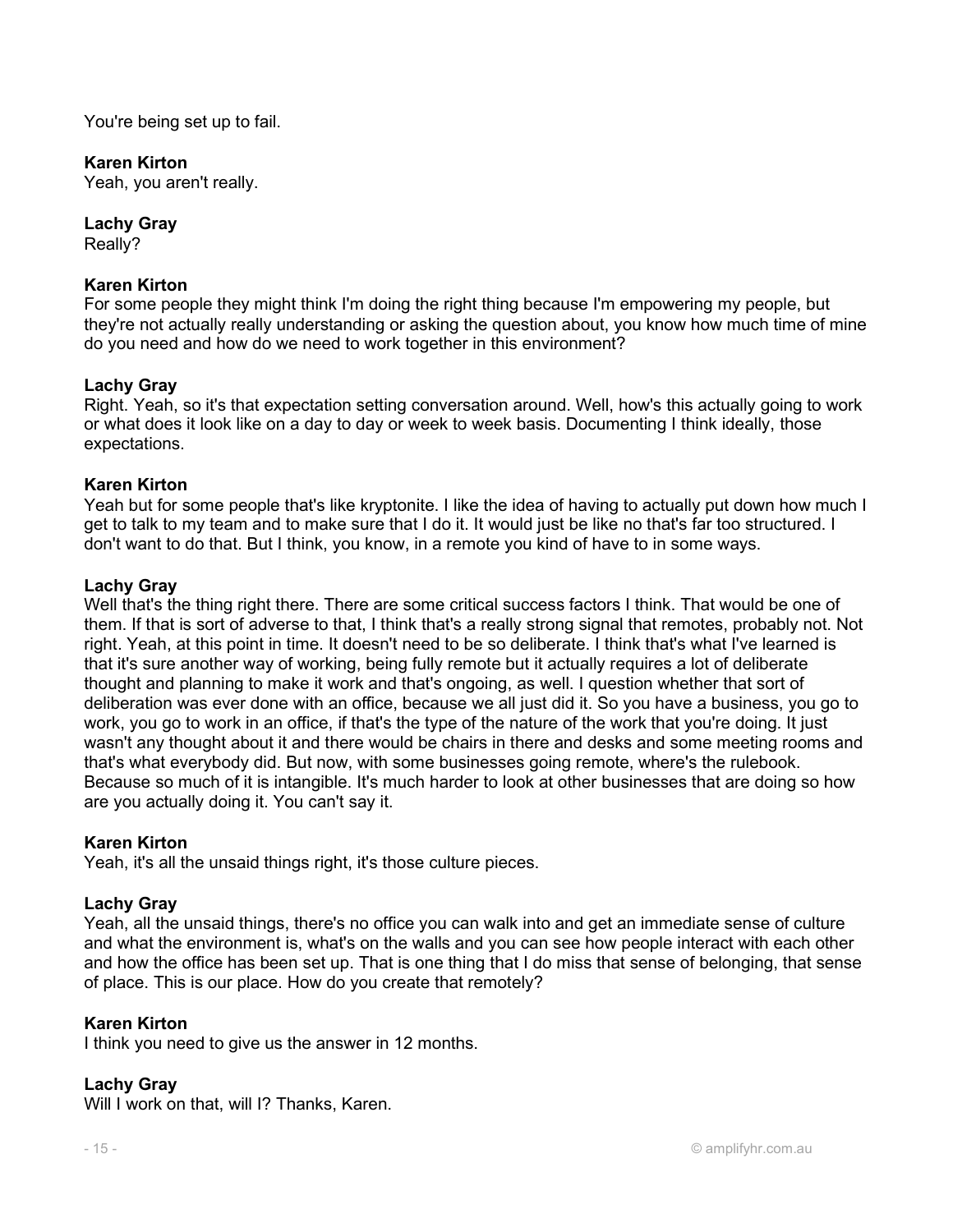Now can I give you my question without notice.

#### Lachy Gray

Please.

#### Karen Kirton

I think it's easier this way. So, we've been talking a lot about leadership styles, but you haven't talked about your own so how would you describe your own leadership style?

#### Lachy Gray

Awesome.

#### Karen Kirton

Of course

#### Lachy Gray

I really try to be a coach. That's the kind of mindset that makes sense to me, which is to understand what someone's trying to achieve and to guide and support them towards achieving it. By asking lots of questions and by listening and by giving feedback when needed. I value communication a lot. Communication with context. I'm very comfortable delegating almost to the extreme. Possibly before people are even ready. Because I assume that they will speak up and they will communicate back to me, where they're at, if they need ahead, and so on. So, that's how I try to approach it, although it does need to be modified depending on yeah I think seniority, and, you know, for a new starter for someone who's new to a role, and young, and it might be their first role in a corporate business. This can be a very different requirement to someone with a lot of experience. So that's a good question though because it's not something that I articulate, very often.

#### Karen Kirton

Because you don't go for interviews.

#### Lachy Gray

That's true.

#### Karen Kirton

I wonder if you ask the question of your team how they would describe your leadership style. That could be a good piece of homework for you.

#### Lachy Gray

That's a great idea.

#### Karen Kirton

Some reality checking, I suspect they would say the same, but I think it's interesting. Yeah, experiment.

#### Lachy Gray

That's a great idea. Okay. Question on the spot for you. How would you advise the leader of a business that could go fully remote, the employees are keen to and culturally ready yet the leader prefers to have everyone in the office.